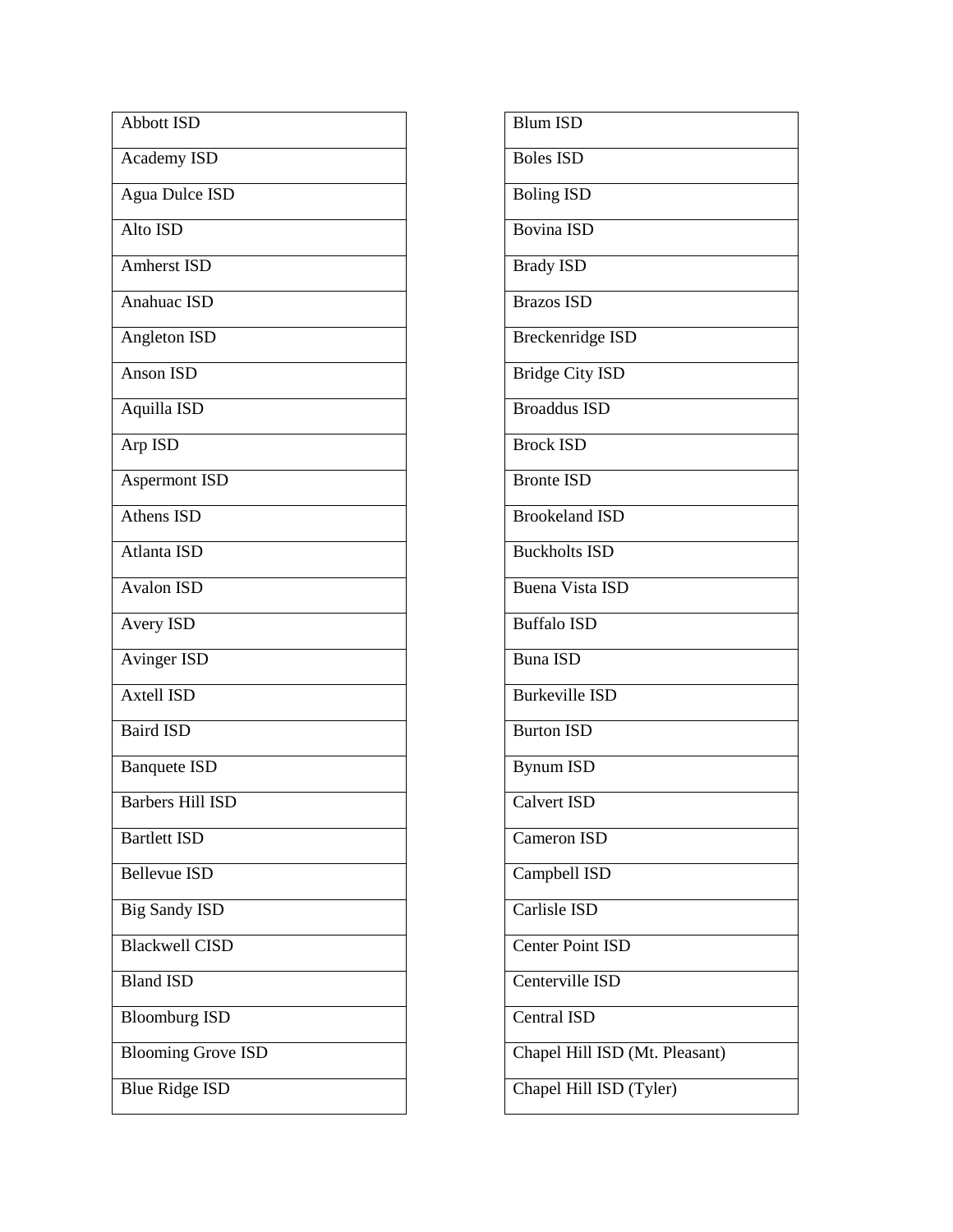| Cherokee ISD         |
|----------------------|
| Chico ISD            |
| Childress ISD        |
| Chillicothe ISD      |
| Chilton ISD          |
| China Spring ISD     |
| Chireno ISD          |
| <b>Chisum ISD</b>    |
| Christoval ISD       |
| Cisco ISD            |
| Clarksville ISD      |
| Claude ISD           |
| Cleveland ISD        |
| Clyde CISD           |
| Coleman ISD          |
| Colmesneil ISD       |
| Comanche ISD         |
| Commerce ISD         |
| <b>Community ISD</b> |
| Como-Pickton CISD    |
| <b>Connally ISD</b>  |
| Coolidge ISD         |
| Cooper ISD           |
| Copperas Cove ISD    |
| Corrigan Camden ISD  |
| Cotula ISD           |
| Covington ISD        |
| Crandall ISD         |

| Crane ISD                                         |
|---------------------------------------------------|
| Cranfills Gap ISD                                 |
| Crawford ISD                                      |
| <b>Crockett County Consolidated CSD-</b><br>Ozona |
| <b>Crockett ISD</b>                               |
| <b>Cross Roads ISD</b>                            |
| Crowell ISD                                       |
| Cuero ISD                                         |
| <b>Culberson County-Allamoore ISD</b>             |
| Cumby ISD                                         |
| Daingerfield-Lone Star ISD                        |
| Damon ISD                                         |
| Danbury ISD                                       |
| Darrouzett ISD                                    |
| Dawson ISD                                        |
| De Leon ISD                                       |
| DeKalb ISD                                        |
| Dell City ISD                                     |
| Denton ISD                                        |
| Detroit ISD                                       |
| Dew ISD                                           |
| Dime Box ISD                                      |
| Dodd City ISD                                     |
| Dripping Springs ISD                              |
| Dublin ISD                                        |
| Dumas ISD                                         |
| Early ISD                                         |
| <b>Eastland ISD</b>                               |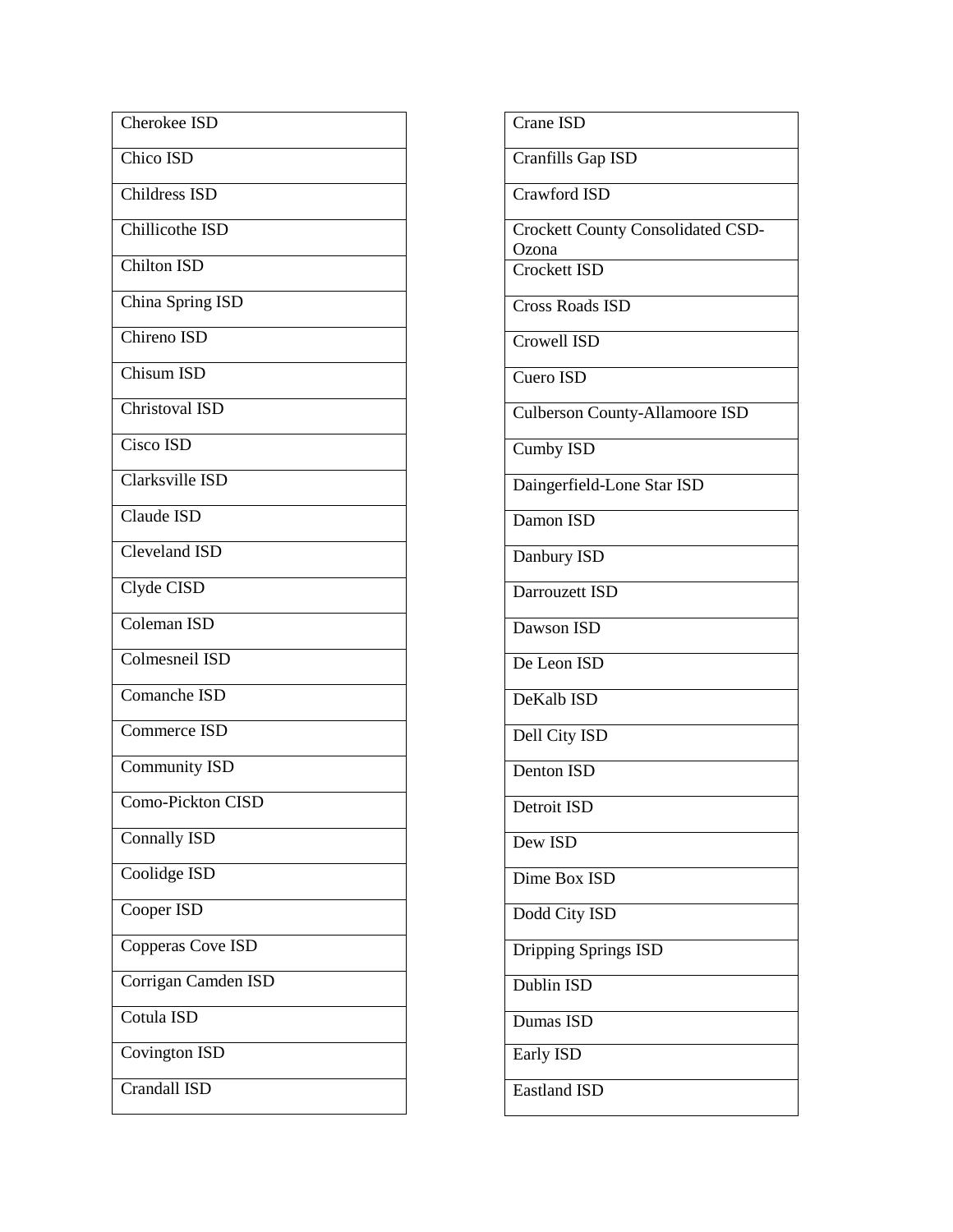| Eden ISD                    |
|-----------------------------|
| Edgewood ISD                |
| Edna ISD                    |
| Ennis ISD                   |
| Era ISD                     |
| Etoile ISD                  |
| Eula ISD                    |
| <b>Eustace ISD</b>          |
| <b>Evadale ISD</b>          |
| Falls City ISD              |
| <b>Fannindel ISD</b>        |
| Farmersville ISD            |
| Fayetteville ISD            |
| <b>Flatonia ISD</b>         |
| <b>Flour Bluff ISD</b>      |
| Fort Stockton ISD           |
| <b>Franklin ISD</b>         |
| Garrison ISD                |
| Gilmer ISD                  |
| <b>Glasscock County ISD</b> |
| Glen Rose ISD               |
| Goldthwaite CISD            |
| Gonzales ISD                |
| <b>Goodrich ISD</b>         |
| <b>Goose Creek CISD</b>     |
| Gordon ISD                  |
| Graford ISD                 |
| <b>Granbury ISD</b>         |

| Granger ISD            |
|------------------------|
| <b>Grape Creek ISD</b> |
| <b>Grapeland ISD</b>   |
| Groesbeck ISD          |
| <b>Groveton ISD</b>    |
| <b>Gruver ISD</b>      |
| Gustine ISD            |
| Guthrie ISD            |
| Hallsburg ISD          |
| <b>Hamilton ISD</b>    |
| Hamlin ISD             |
| Hamshire-Fannett ISD   |
| Hardin ISD             |
| Hardin-Jefferson ISD   |
| Harleton ISD           |
| Harmony ISD            |
| <b>Harrold ISD</b>     |
| <b>Harts Bluff ISD</b> |
| Haskell ISD            |
| <b>Hawkins ISD</b>     |
| Hawley ISD             |
| Hemphill iSD           |
| Henrietta ISD          |
| Hico ISD               |
| High Island ISD        |
| <b>Highland ISD</b>    |
| Highland Park ISD      |
| Hillsboro ISD          |
|                        |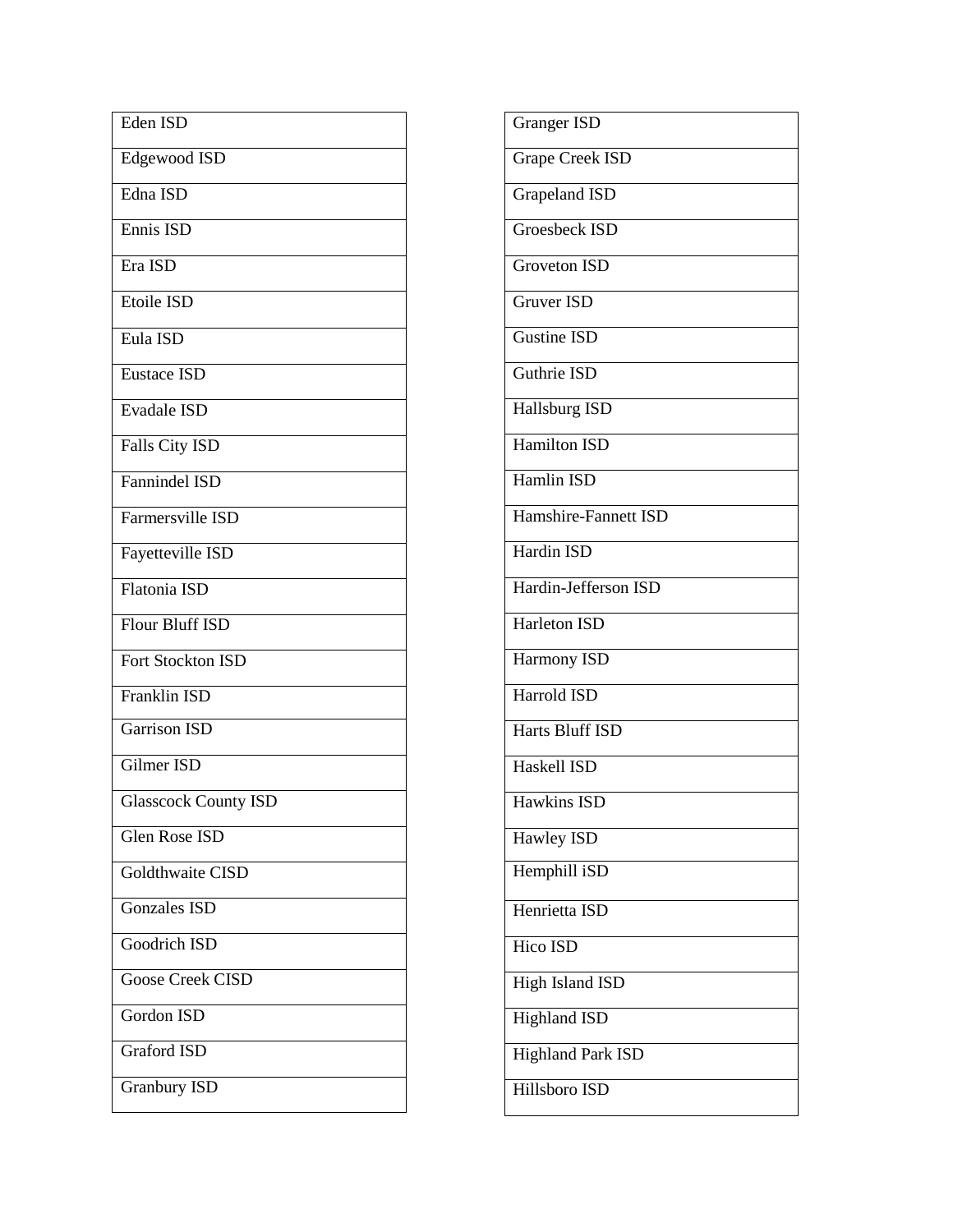| Hondo ISD<br>Honey Grove ISD<br><b>Hooks ISD</b><br>Hubbard ISD<br>Huckabay ISD<br><b>Hughes Springs ISD</b><br>Hull-Daisetta ISD<br><b>Huntington ISD</b><br>Huntsville ISD<br><b>Ingram ISD</b><br><b>Iola ISD</b><br>Iraan-Sheffield ISD<br><b>Iredell ISD</b><br>Itasca ISD<br><b>Jarrell ISD</b><br>Jasper ISD<br>Jefferson ISD<br>Johnson City ISD<br>Jonesboro ISD<br>Jourdanton ISD<br>Karnes City ISD<br>Kenedy ISD<br><b>Kennard ISD</b><br>Kerens ISD<br>Kermit ISD<br>Kirbyville CISD<br>Knox City-O'Brien CISD | <b>Holliday ISD</b> |
|-----------------------------------------------------------------------------------------------------------------------------------------------------------------------------------------------------------------------------------------------------------------------------------------------------------------------------------------------------------------------------------------------------------------------------------------------------------------------------------------------------------------------------|---------------------|
|                                                                                                                                                                                                                                                                                                                                                                                                                                                                                                                             |                     |
|                                                                                                                                                                                                                                                                                                                                                                                                                                                                                                                             |                     |
|                                                                                                                                                                                                                                                                                                                                                                                                                                                                                                                             |                     |
|                                                                                                                                                                                                                                                                                                                                                                                                                                                                                                                             |                     |
|                                                                                                                                                                                                                                                                                                                                                                                                                                                                                                                             |                     |
|                                                                                                                                                                                                                                                                                                                                                                                                                                                                                                                             |                     |
|                                                                                                                                                                                                                                                                                                                                                                                                                                                                                                                             |                     |
|                                                                                                                                                                                                                                                                                                                                                                                                                                                                                                                             |                     |
|                                                                                                                                                                                                                                                                                                                                                                                                                                                                                                                             |                     |
|                                                                                                                                                                                                                                                                                                                                                                                                                                                                                                                             |                     |
|                                                                                                                                                                                                                                                                                                                                                                                                                                                                                                                             |                     |
|                                                                                                                                                                                                                                                                                                                                                                                                                                                                                                                             |                     |
|                                                                                                                                                                                                                                                                                                                                                                                                                                                                                                                             |                     |
|                                                                                                                                                                                                                                                                                                                                                                                                                                                                                                                             |                     |
|                                                                                                                                                                                                                                                                                                                                                                                                                                                                                                                             |                     |
|                                                                                                                                                                                                                                                                                                                                                                                                                                                                                                                             |                     |
|                                                                                                                                                                                                                                                                                                                                                                                                                                                                                                                             |                     |
|                                                                                                                                                                                                                                                                                                                                                                                                                                                                                                                             |                     |
|                                                                                                                                                                                                                                                                                                                                                                                                                                                                                                                             |                     |
|                                                                                                                                                                                                                                                                                                                                                                                                                                                                                                                             |                     |
|                                                                                                                                                                                                                                                                                                                                                                                                                                                                                                                             |                     |
|                                                                                                                                                                                                                                                                                                                                                                                                                                                                                                                             |                     |
|                                                                                                                                                                                                                                                                                                                                                                                                                                                                                                                             |                     |
|                                                                                                                                                                                                                                                                                                                                                                                                                                                                                                                             |                     |
|                                                                                                                                                                                                                                                                                                                                                                                                                                                                                                                             |                     |
|                                                                                                                                                                                                                                                                                                                                                                                                                                                                                                                             |                     |
|                                                                                                                                                                                                                                                                                                                                                                                                                                                                                                                             |                     |

Kountze ISD Kress ISD (INDIVIDUAL) Krum ISD Lago Vista ISD LaGrange ISD Lake Dallas ISD Lake Worth ISD Lapoynor ISD Latexo ISD LaVernia ISd Leary ISD Lefors ISD Leon ISD Lexington ISD Liberty ISD Liberty-Eylau ISD Linden-Kildare CISD Lindsay ISD Lingleville ISD Lipan ISD Littlefield ISD Llano ISD London ISD Lone Oak ISD Longview ISD Lorena ISD Louise ISD Lovelady ISD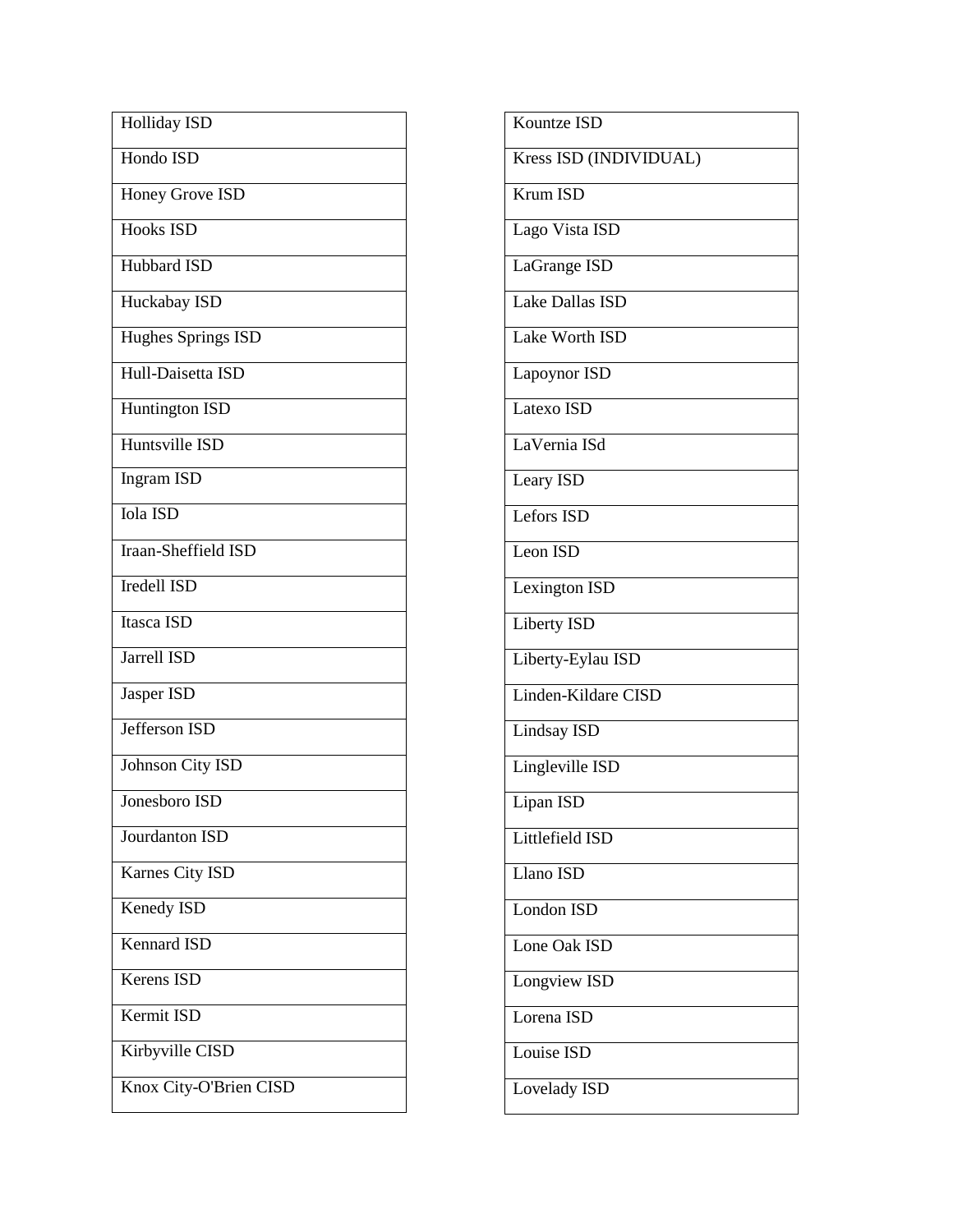| Lueders-Avoca ISD   |
|---------------------|
| Lyford CISD         |
| Lytle ISD           |
| Madisonville CISD   |
| Magnolia ISD        |
| Malta ISD           |
| <b>Marlin ISD</b>   |
| Mart ISD            |
| Martins Mill ISD    |
| <b>Mason ISD</b>    |
| <b>Mathis ISD</b>   |
| Maud ISD            |
| McCamey ISD         |
| McDade ISD          |
| McLeod ISD          |
| McMullen County ISD |
| Meadow ISD          |
| Medina ISD          |
| <b>Menard ISD</b>   |
| Merkel ISD          |
| Mexia ISD           |
| Milano ISD          |
| Mildred ISD         |
| Miller Grove ISD    |
| Mineola ISD         |
| Mineral Wells ISD   |
| Moody ISD           |
| <b>Moran ISD</b>    |

| <b>Moulton ISD</b>         |
|----------------------------|
| Mount Calm ISD             |
| <b>Mount Vernon ISD</b>    |
| Mt. Pleasant ISD           |
| Muleshoe ISD               |
| Mumford ISD                |
| Munday CISD                |
| Murchison ISD              |
| Navasota ISD               |
| Needville ISD              |
| <b>New Boston ISD</b>      |
| New Deal ISD               |
| <b>New Summerfield ISD</b> |
| New Waverly ISD            |
| Newcastle ISD              |
| <b>Newton ISD</b>          |
| Nixon-Smiley CISD          |
| Normangee ISD              |
| North Lamar ISD            |
| North Zulch ISD            |
| Oakwood ISD                |
| Oglesby ISD                |
| Olfen ISD                  |
| Onalaska ISD               |
| Orangefield ISD            |
| Ore City ISD               |
| Palacios ISD               |
| Palestine ISD              |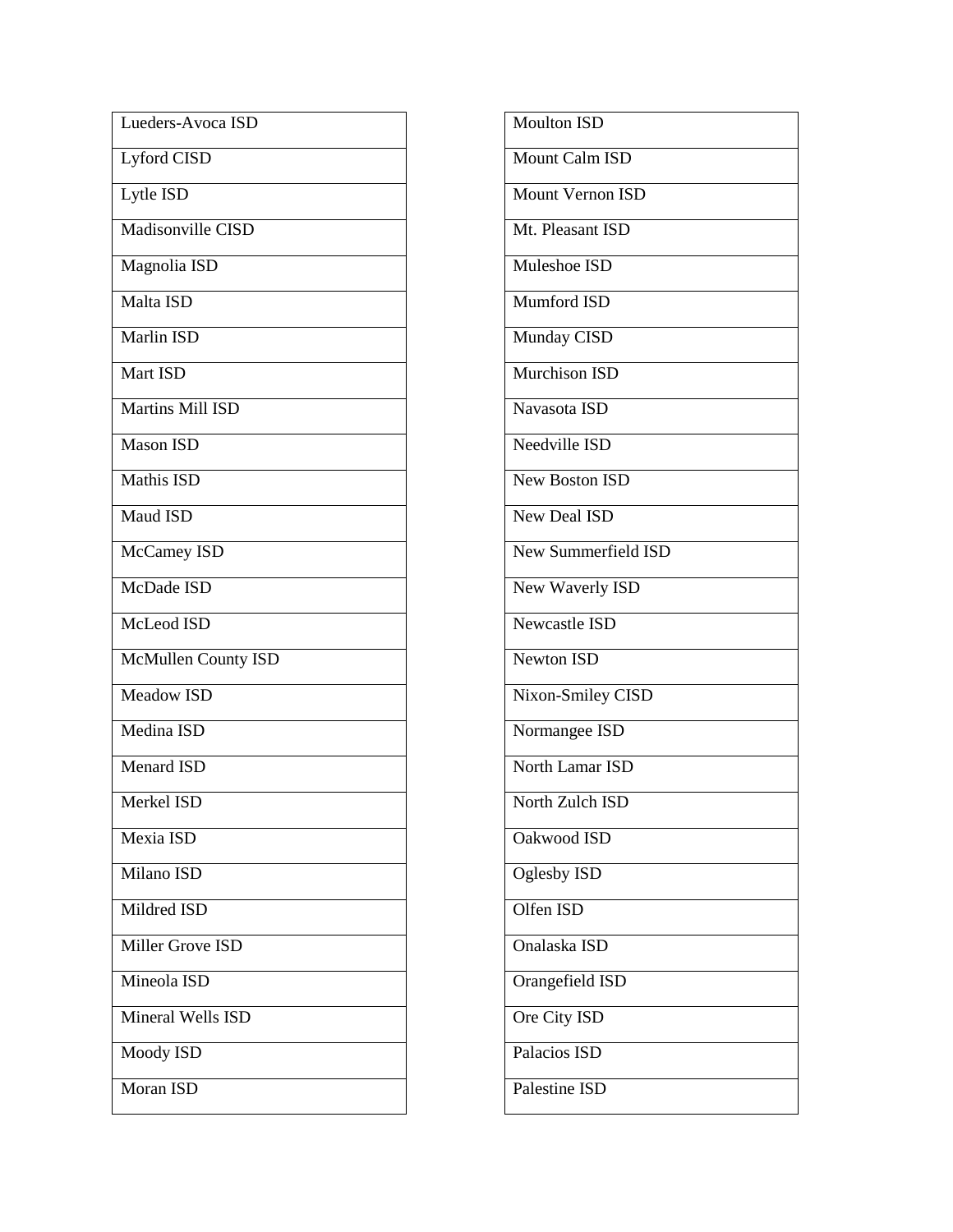| Palmer ISD                |  |
|---------------------------|--|
| Sanford-Fritch ISD        |  |
| Paris ISD                 |  |
| Pearsall ISD              |  |
| <b>Peaster ISD</b>        |  |
| Penelope ISD              |  |
| Petrolia ISD              |  |
| Pewitt CISD               |  |
| Pittsburg ISD             |  |
| <b>Pleasant Grove ISD</b> |  |
| <b>Pleasanton ISD</b>     |  |
| Port Neches-Groves ISD    |  |
| Prairiland ISD            |  |
| Presidio ISD              |  |
| Progreso ISD              |  |
| Queen City ISD            |  |
| Quinlan ISD               |  |
| Quitman ISD               |  |
| Randolph Field ISD        |  |
| Reagan County ISD         |  |
| Red Lick ISD              |  |
| Redwater ISD              |  |
| Refugio ISD               |  |
| Region 1 ESC              |  |
| Region 10 ESC             |  |
| Region 11 ESC             |  |
| Region 12 ESC             |  |
| Region 13 ESC             |  |

| Region 14 ESC          |
|------------------------|
| Region 15 ESC          |
| Region 16 ESC          |
| Region 17 ESC          |
| Region 18 ESC          |
| Region 19 ESC          |
| Region 2 ESC           |
| Region 20 ESC          |
| Region 3 ESC           |
| Region 4 ESC           |
| Region 5 ESC           |
| Region 6 ESC           |
| Region 7 ESC           |
| Region 8 ESC           |
| Region 9 ESC           |
| <b>Rice CISD</b>       |
| Rice ISD               |
| <b>River Road ISD</b>  |
| <b>Rivercrest ISD</b>  |
| Riviera ISD            |
| Robert Lee ISD         |
| Rochelle ISD           |
| Rotan ISD              |
| Roxton ISD             |
| Rule ISD               |
| <b>Sabine Pass ISD</b> |
| Saltillo ISD           |
| Sam Rayburn ISD        |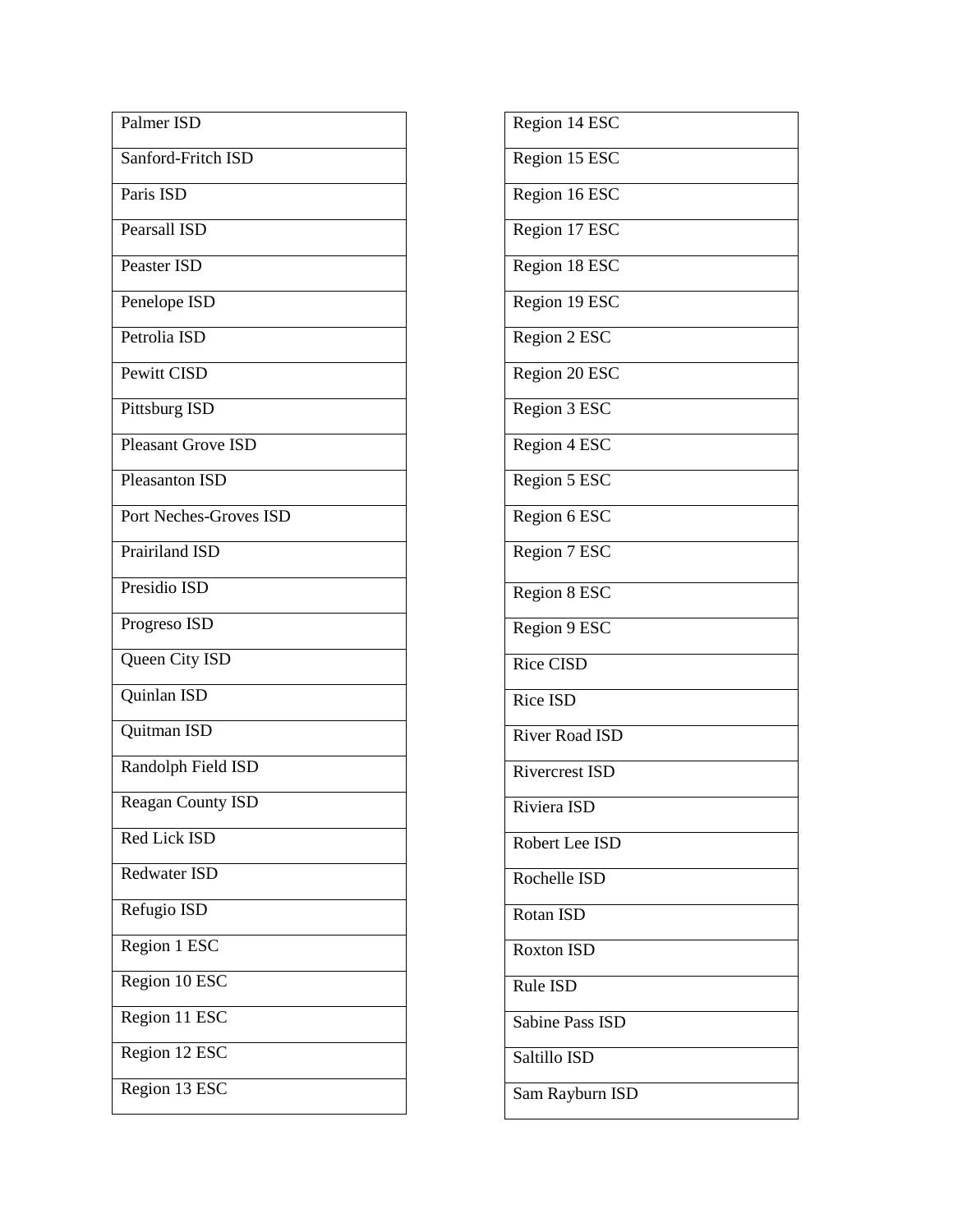| San Saba ISD               |  |
|----------------------------|--|
| San Vicente ISD            |  |
| Sanford-Fritch ISD         |  |
| Sanger ISD                 |  |
| Schleicher County ISD      |  |
| Schulenburg ISD            |  |
| Scurry-Rosser ISD          |  |
| Sealy ISD                  |  |
| Seymour ISD                |  |
| <b>Shamrock ISD</b>        |  |
| Shelbyville ISD            |  |
| Sidney ISD                 |  |
| Silsbee ISD                |  |
| Simms ISD                  |  |
| <b>Sinton ISD</b>          |  |
| Skidmore-Tynan ISD         |  |
| <b>Slaton ISD</b>          |  |
| Snook ISD                  |  |
| Sonora ISD                 |  |
| Southwest ISD              |  |
| Spearman ISD               |  |
| Spring Hill ISD            |  |
| Spurger ISD                |  |
| <b>Stamford ISD</b>        |  |
| Stephenville ISD           |  |
| <b>Sterling City ISD</b>   |  |
| Sulphur Bluff iSD          |  |
| <b>Sulphur Springs ISD</b> |  |

| Sunnyvale ISD                    |
|----------------------------------|
| Sweeny ISD                       |
| <b>Sweet Home ISD</b>            |
| <b>Sweetwater ISD</b>            |
| <b>Tarkington ISD</b>            |
| <b>Teague ISD</b>                |
| Texas Leadership Charter Academy |
| Thorndale ISD                    |
| <b>Thrall ISD</b>                |
| Three Way ISD                    |
| Throckmorton ISD                 |
| Tidehaven ISD                    |
| Tom Bean ISD                     |
| <b>Tornillo ISD</b>              |
| <b>Trenton ISD</b>               |
| <b>Troup ISD</b>                 |
| <b>Troy ISD</b>                  |
| Tuloso-Midway ISD                |
| <b>Union Grove ISD</b>           |
| Utopia ISD                       |
| <b>Valley Mills ISD</b>          |
| Van Vleck ISD                    |
| <b>Veribest ISD</b>              |
| Vernon ISD                       |
| Vidor ISD                        |
| <b>Walcott ISD</b>               |
| <b>Walnut Bend ISD</b>           |
| Warren ISD                       |